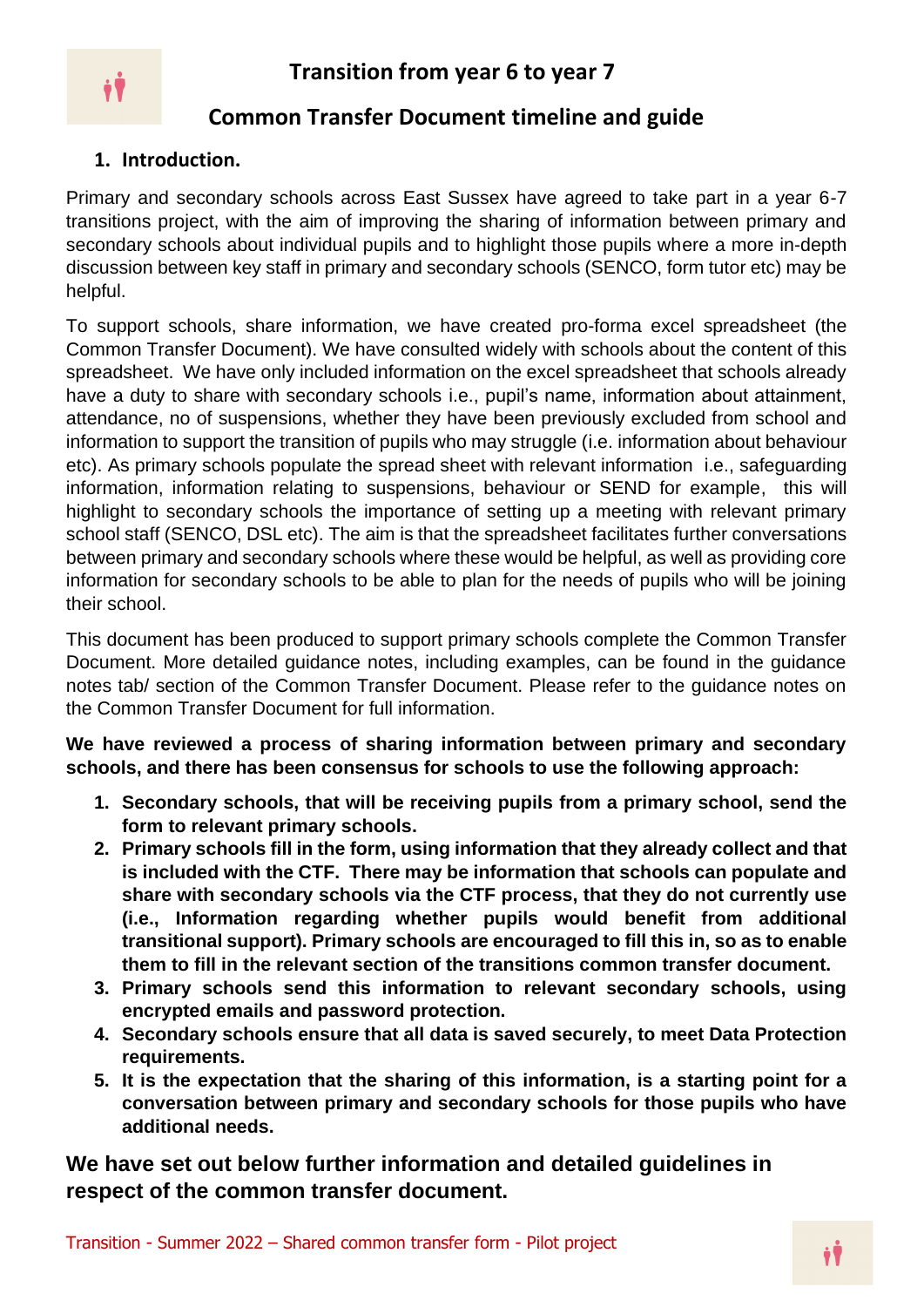## **2. Timeline for Key dates:**

We have set out a suggested timeline below. Individual schools may want to review this, so that it meets the needs of your schools.

## **No later than Friday 1 April 2022 :**

- Secondary schools **send common transfer document out to relevant feeder primary schools** (Prepopulate pupils name and UPN and add secondary school name and contact to sheet 2 of the excel form).
- Secondary schools outside of Hastings, agree deadline with feeder primary schools in respect of returning the form.
- **Secondary schools send the ESBAS pupil information sharing form** along with the common transfer document to support further detail that may be needed for individual pupils.
- **Secondary schools can choose to complete their part of the Information sharing agreement form** and then send this to primary schools with a request that each feeder primary school complete this and return with the completed common transfer form.
- **Secondary schools to suggest in the email the week or weeks which they are available to meet up** with primary school colleagues. Please ensure you include whether this will be either virtually or in person.
- We suggest weeks offered for the conversations take place are between June 6- 10, June 13- 17, June 20- 24 or 27 June - 1 July.
- **Secondary schools include the return email address they would like primary schools to send the form back to**
- Hastings secondary schools **remind primary's that the deadline to return the form is Wednesday 25 May 2022**. For other schools, this will be linked to your final dates for return of forms.

### **Between Friday 1 April and by no later than Wednesday 25 May 2022:**

- Primary schools to fill out the common transfer document and the ESBAS pupil information sharing form for individual pupils, where there are concerns around difficult and/or dangerous behaviour. Primary schools to also complete the information sharing agreement form if the secondary school has sent you this with your common transfer form to complete. Primary schools should then return these documents via password protected and encrypted email to each of the secondary schools who have sent them the common transfer document by 25 May 2022. Primary schools to use the email address that was specified by the secondary school for returning the document.
- Primary schools to complete as much detail as possible across the common transfer form – this may require more than one staff member to populate the form e.g., DSL, SENCO, class teacher.
- We suggest that secondary schools send a quick email reminder to primary schools who haven't completed and returned their forms by Wednesday 18<sup>th</sup> May.

### **Between Wednesday 25 May to Friday 3 June 2022:**

• Secondary schools to review transition document information- this may include having joint staff meetings to discuss concerns for pupils across your new cohort which have been highlighted by the common transfer form and will need further discussion with the primary school.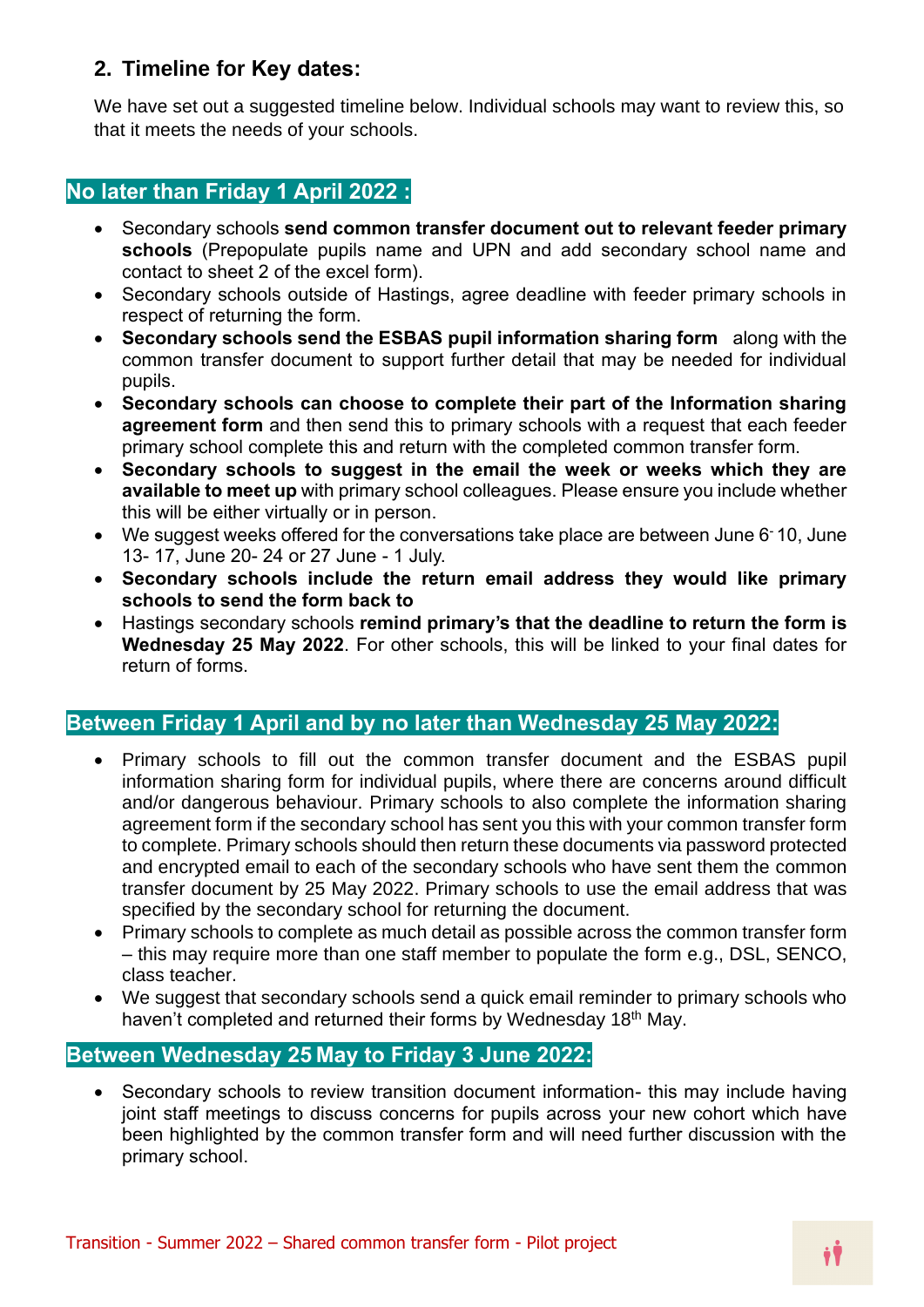### **Between Monday 6 June to Friday 1 July 2022:**

• Primary and secondary school staff liaise re individual pupils either by phone, virtually or in person depending on secondary school's preference.

### **Week beginning 4 July 2022:**

• Transition days/ taster days take place. (Hastings Secondary schools dates will all be Wednesday 6 and Thursday 7 July).

### **Week beginning Monday 11 July through to Wednesday 20 July:**

• Secondary schools follow up with primary's any further information share that may be apparent after transition/ taster days have taken place.

# **Quick Guidance Notes for common transfer form**

- Tab 2(pupil information) of the excel common transfer document sheet Add Secondary School Name, the key point of contact and contact information in relation to this document
- Add Primary School Name to Tab 1 (Primary school contact details)
- Populate Columns A, B, C, UPN, Pupil Surname Pupil First Name (Column D then automatically populates).

#### **Step 2 - For completion by Primary School**

• Tab 1 (Primary school contact details) of the excel common transfer sheet - Populate information for key members of staff, points of contact and contact information

#### **Step 3 - For completion by Primary School**

- Populate pastoral information in columns  $E P$ , please refer to the more detailed guidance notes (Tab 3) in the Common Transfer Document for further information and examples.
	- o FSM
	- o Pupil Premium
	- o GRT
	- o LAC
	- o EAL
	- o Multi-agency information
	- o Safeguarding
	- o Young carer
	- o Attendance
	- o Suspensions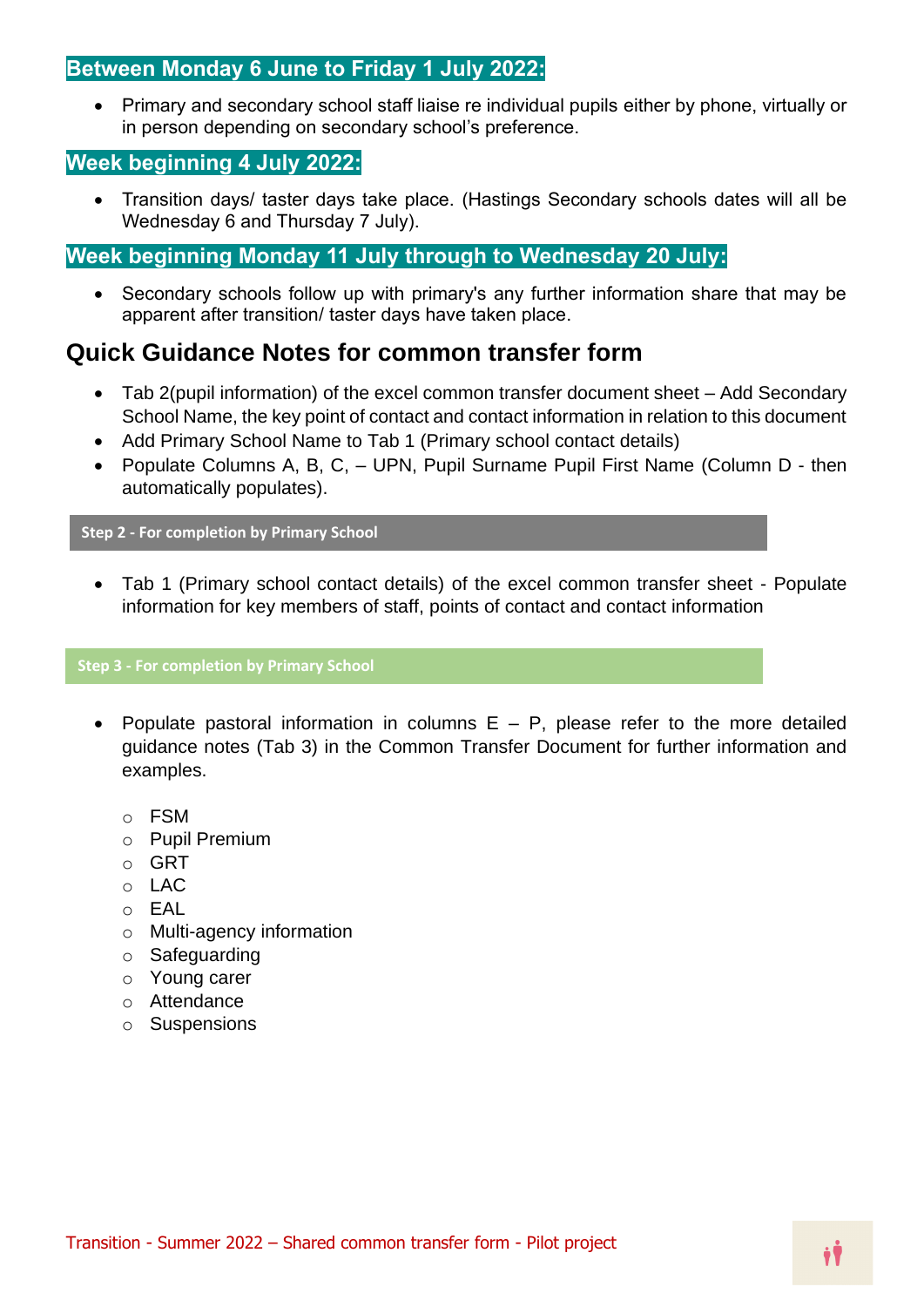Populate (class) pupil information in columns Q to AB

- o SEND
- o SEND Information
- $\circ$  Transition support required SEND
- o Transition support required Behaviour
- o Socialising- linked to transition support for behaviour
- o Academic information for reading, writing, maths
- o Reading and spelling age
- o Behaviour concerns that will need discussion linked to supporting transition
- o Additional interests- for All pupils
- o Medical information

Return completed Common Transfer Document to the named school contact using the information provided via secure email.

• *Primary schools to delete their copy of the common transfer spreadsheet once the transition arrangements are confirmed and any meetings with the secondary school about pupils have taken place. This should be no later than the end of term 1 of the new academic school year 2022/ 2023*

**Step 5 - For completion by Secondary School**

- Populate here AC-AJ that a follow-up conversation or meetings are required.
	- o AC-AE SAT scores once received
	- o AF-AJ additional conversation with primary school required and with who
- Review information on Common Transfer Document and arrange additional meetings/conversations with primary school contacts using the contact information provided.
- *Once meetings have been held with your feeder primary schools, secondary schools will update your own management information system accordingly. The common transfer spreadsheet should not be updated with after this point. The common transfer document should be deleted no later than the end of term 2 of the new academic school year.*

# **Additional Guidance Notes:**